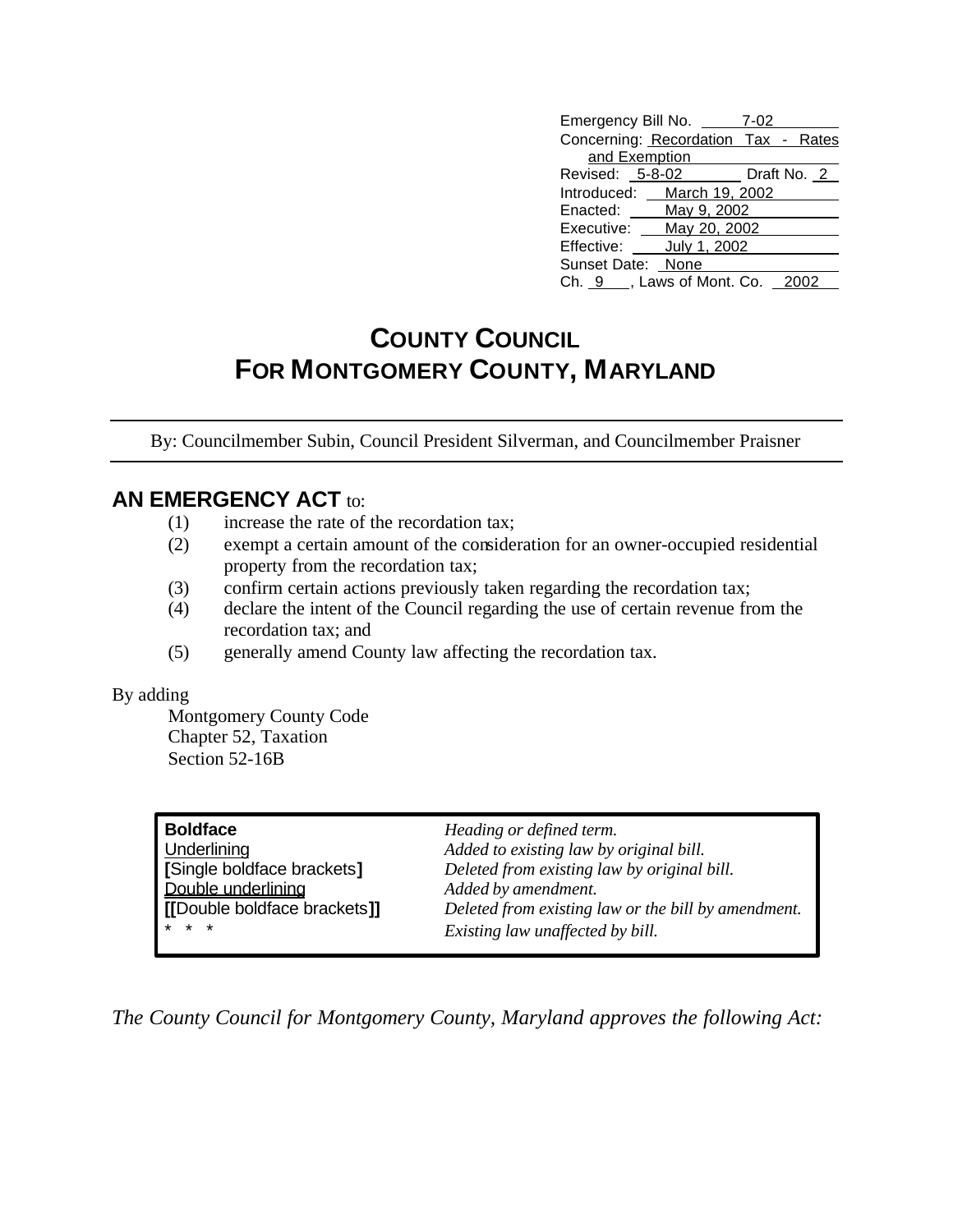| $\mathbf{1}$ | Sec. 1.    | Section 52-16B is added as follows:                                                    |
|--------------|------------|----------------------------------------------------------------------------------------|
| 2            | 52-16B.    | [Reserved] Recordation Tax                                                             |
| 3            | <u>(a)</u> | <i>Rate.</i> The rate of the recordation tax, levied under state law, is               |
| 4            |            | [[\$4.50]] \$3.45 for each \$500 or fraction of \$500 of consideration                 |
| 5            |            | payable or of the principal amount of the debt secured for an                          |
| 6            |            | instrument of writing, including the amount of any mortgage or deed                    |
| 7            |            | of trust assumed by a grantee.                                                         |
| 8            | (b)        | <i>Exemption.</i> The first $[[\$115,000]]$ \$50,000 of the consideration              |
| 9            |            | payable on the conveyance of any owner-occupied residential                            |
| 10           |            | property is exempt from the recordation tax if the buyer of that                       |
| 11           |            | property intends to use the property as the buyer's principal residence                |
| 12           |            | by actually occupying the residence for at least 7 months of the 12-                   |
| 13           |            | month period immediately after the property is conveyed.                               |
| 14           | Sec. 2.    | <b>Emergency Effective Date.</b>                                                       |
| 15           |            | The Council declares that an emergency exists and that this legislation is             |
| 16           |            | necessary for the immediate protection of the public health and safety. This Act       |
| 17           |            | takes effect on July 1, 2002, and applies to any [[instrument recorded with the        |
| 18           |            | Clerk of the Circuit Court]] transaction that occurs on or after that date.            |
| 19           | Sec. 3.    | <b>Effect of Previous Actions.</b>                                                     |
| 20           |            | [[This]] Effective July 1, 2002, this Act supersedes Resolution No. 7-182[[,           |
| 21           |            | effective July 1, 2002]]. Any action taken under that resolution before that date,     |
| 22           |            | including the levy and collection of the recordation tax, is ratified and confirmed as |
| 23           |            | if that action had been taken under authority of a law enacted by the County           |
| 24           | Council.   |                                                                                        |
| 25           | Sec. 4.    | <b>Allocation of Revenue.</b>                                                          |
| 26           |            | The Council intends to allocate the <u>net</u> revenue attributable to the increase in |

the rate of the recordation tax enacted in this Act to the cost of **[[**constructing new

- 2 -